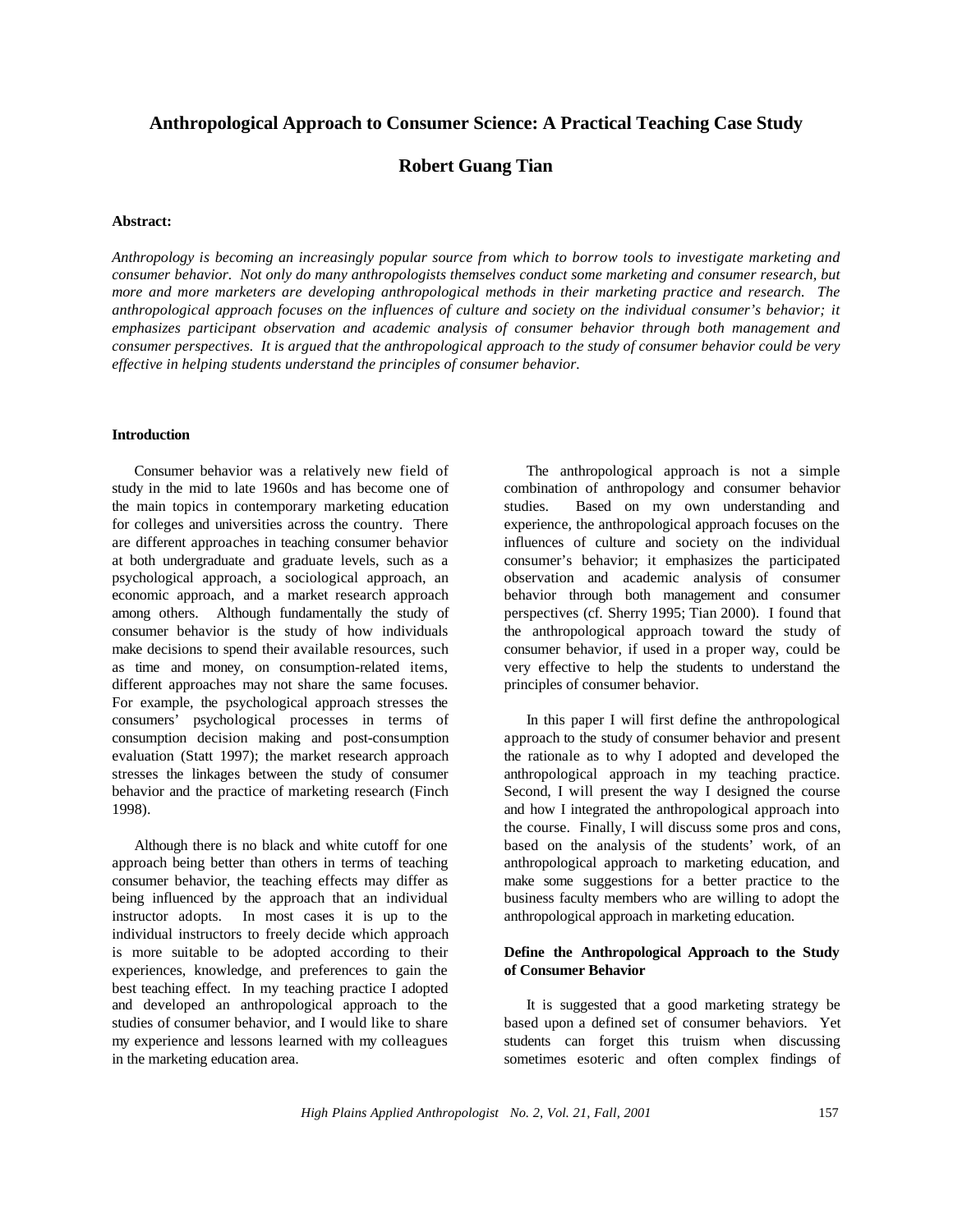consumer studies and their corresponding models. It was found that the truths and power of consumer analysis become real to students when they directly observe a variety of consumers in different shopping situations (Pharr 1997). The observations, as will be discussed, are the major methodologies in anthropology and thus the principal method in anthropological marketing research. However, students often will not automatically make the connections between the study of consumer behavior and the practice of anthropological marketing research. This is particularly true for the undergraduate students; they more easily tend to follow the psychological approach to the study of consumer behavior given the fact that most consumer behavior textbooks are written in this approach. In my case, I used Schiffman and Kanuk's book *Consumer Behavior* ( $7<sup>th</sup>$  edition) as the text for the Fall Semester of 1999 consumer behavior class. Although Schiffman and Kanuk basically apply a psychological approach to the consumer studies, they also presented the text in other approaches, especially in the discussion of consumers in their social and cultural settings.

In my teaching practice I developed the anthropological approach by taking advantage of the textbook while integrating my own expertise and knowledge in the field of anthropology into the course design. Schiffman and Kanuk assign five chapters in their book to discussing the relations between cultural issues and consumer behaviors, which makes it possible to create certain spaces for me to teach in an anthropological approach. The anthropological approach encompasses both a way of viewing the consumer behaviours and techniques for understanding those behaviours (cf. Sherry 1995). The core concept in anthropology is culture. According to classical anthropological theory, culture is an underlying dimension of all societies. All human behavior, including market behavior, takes place within a cultural context (Harris and Moran 1987).

For anthropologists, the cultural components are neither random nor haphazard, but form an internally logical and consistent adaptive system that helps individuals function successfully within their physical and social environment. In other words, cultural beliefs and behaviour have pragmatic value: they are intimately bound up with people's experiences in the real world. Correspondingly, cultural constructs make sense to the people who share them, even if their logic escapes outside. Cultural studies tend to highlight differences among cultures or subcultures, and make a great effort to probe the reasons why they are different. According to one source, "It is reasonable to estimate

that between 25 percent and 50 percent of behaviour is culturally determined" (Gannon and Associates 1994:348). Therefore, it is important to look at cultural variation to understand variation in behaviour.

The primary technique anthropologists use to study culture is participant-observation, which involves living among a group of people, observing and recording their behaviour, and participating in their daily lives as much as possible. The resulting account of a cultural system and its members is termed ethnography. While doing participant observation, anthropologists try to adopt an emic approach, that is, uncovering "native" images for events and behaviour. These "native" images are recorded separately from the researcher's images – observations and interpretations. Thus, through a kind of "stereovision" (image of the left eye and image from the right eye) two distinct texts are created. These texts must be analyzed separately and then combined to reveal any differences. To resolve existing discrepancies, "native" informants should be asked to comment on the researcher's descriptions and explanations. These comments serve as a check on the researcher's ethnocentrism while adding greater depth to the "native" view. In the same way, discrepancies within the "native" text need to be uncovered and explained. Indeed, the richest accounts of a cultural system incorporate both contradiction and controversy as consensus.

Anthropologists use a variety of data-gathering techniques in the field. Traditionally, these have been largely qualitative, and include structured and unstructured interviews; hypothetical situations; the analysis of critical events, social networks, myth and folklore; life histories; and historical reconstruction. Today, many anthropologists employ qualitative techniques along with more quantitative approaches (survey, for example), especially if they are doing research in complex organizations. Even when quantitative and qualitative techniques are combined, some anthropologists argue that in-depth participantobservation (lasting at least several months) is the mainstay of valid anthropological research. During this extended time period, researchers can move through the ideal patterns, to the belief patterns shared by informants, to modal behavioral patterns that researchers observe and participate in. Anything less does not qualify as a bona fide ethnography.

While fully supporting the merits of extended participant observation, the personal experience convinces me that marketers can successfully employ many aspects of an anthropological perspective in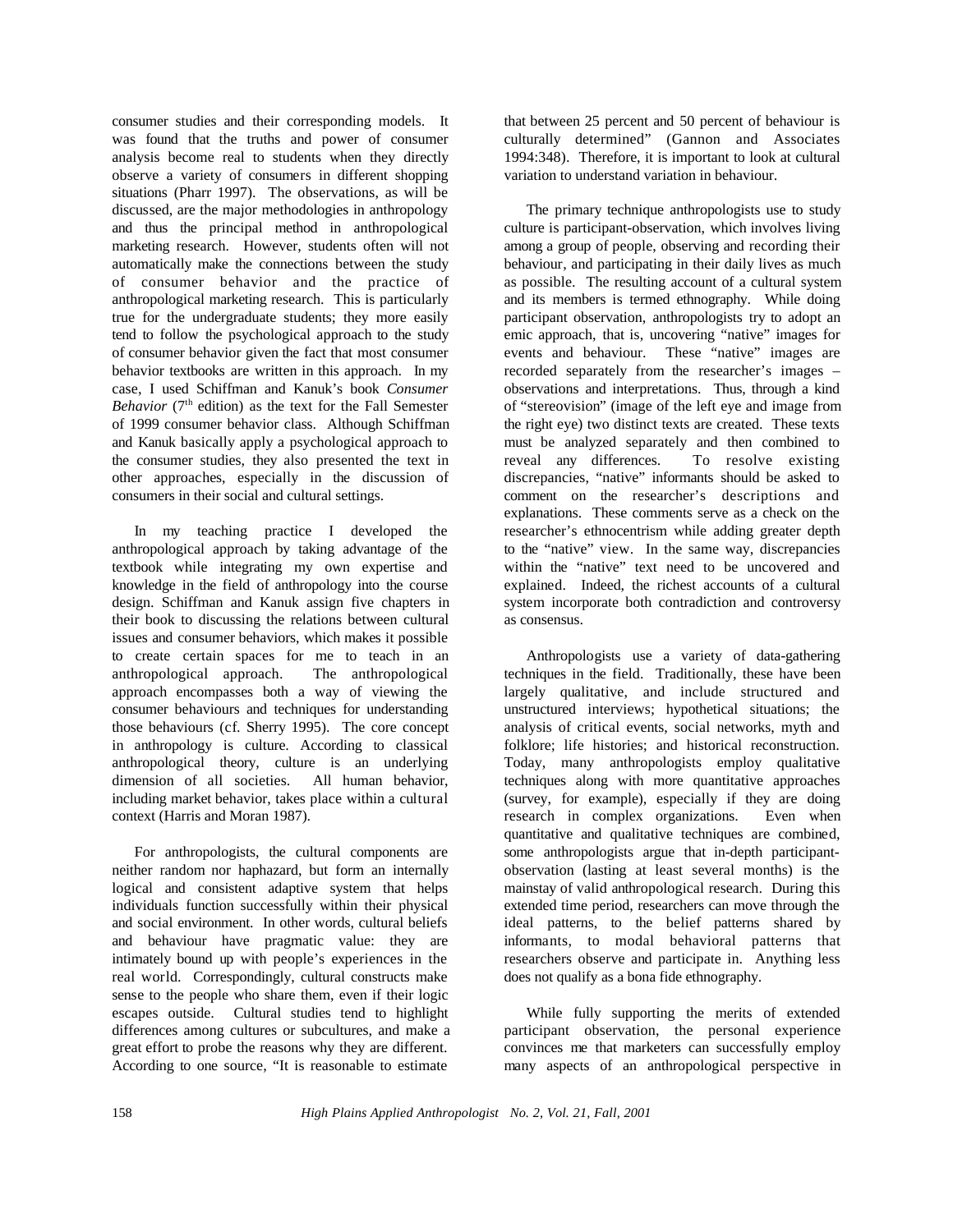marketing in a shorter time frame. The results will not be an ethnography (nor are they designed to be) but they can be complete enough to help the marketers to understand the driving forces that shape consumers' belief and behaviors in a particular market. In terms of implementation in consumer studies, it is claimed that there is no better way to get close to the consumer, or any other marketplace stakeholder for that matter, than by using ethnography as a bridge (Nussbaum 1993).

Anthropology, and especially its ethnographic methods, are becoming increasingly popular sources from which to borrow tools to investigate marketing and consumer behaviour in the late  $20<sup>th</sup>$  century (Olsen 1995:246). More and more anthropologists have involved themselves recently into consumer researches. For example, anthropologist Tony Salvador, by doing an ethnographic study in a small town in northern Italy, helped a high tech company develop the future market of computing (Newsday Inc. 1999). Many anthropologists do research on consumers' behavior that helps high-tech companies design new products for the market based on their findings. They conduct observational research, dispatching anthropologists to employ their ethnographic skills by interviewing, watching, and videotaping consumers in their natural habitats. It is reported that companies like Apple, Motorola, Xerox, and Intel, as well as telecommunications and cable companies, have brought anthropologists into the corporate fold. The goal is to apply what the anthropologists learn to new product concepts. It's the extreme form of understanding the customer (Hafner 1999).

On the other hand, more and more marketers are using anthropological methods in their marketing practice and research. For example, Holt (1998) by employing anthropological approaches found out that cultural capital structure, American people's consumption patterns and behaviours. Griffith (1998) using semi-structured interview techniques, conducted research among both buyers and sellers in Jordan's central marketplace and illustrated a few of the many ways culture may influence one aspect of a retail structure in tradition-based societies. Rossiter and Chan (1998) found out ethnicity plays a significant role in business and consumer behaviour.

In fact, many companies are hiring anthropologists for their marketing research. For example, Andrea Saveri, a director at the Institute for the Future in Menlo Park, indicates that traditional market research tools are limited by their question-and-answer format, "In the case of surveys, you're telling the respondent how to answer and you're not giving them any room for anything else." She sees ethnography as an incredibly precise and powerful tool when used properly. Accordingly, she keeps a staff of anthropologists on hand to do research on the consequences of technology (Weise 1999). A leading finance service institution, Citicorp, even created a vice presidency for anthropologist Steve Barnett, who discovered early warning signs to identify people who don't pay credit-card bills. Not satisfied with consumer surveys, Hallmark is sending anthropologists into the homes of immigrants to attend holidays and birthday parties to design cards they'll want. No survey can tell engineers what women really want in a razor, so marketing consultant Hauser Design sends anthropologists into bathrooms to watch them shave their legs (*Seattle Times* staff report, Feb. 22, 1999).

In short, the anthropological approach is effective in the study of consumer behaviors because anthropologists and anthropological methods offer a unique perspective. Using advertising as an example, while focus groups might be used to look at the demographics of a region to best select a specific advertising campaign, an anthropologist would study how people react to the ad. An anthropologist might notice sometimes people go to the bathroom or kitchens during commercials while others mute them altogether. Because people may be performing multiple tasks, the only way to know what they are doing is through observation, one of the fundamental skills that anthropologists use in their filed studies. Along with the conceptual and methodological contributions anthropology offers there are specific analytical and research techniques from which students who study consumer behaviors can benefit. In fact, many successful anthropological studies on consumers' behaviors have demonstrated how these techniques help the marketers deal with a wide range of marketing issues (cf. Hafner 1999; Sherry 1995).

## **Anthropological Oriented Lectures and Projects**

It is suggested that good marketing strategy often be based upon a defined set of consumer behaviors. Yet students can forget this truism when discussing the sometimes esoteric and often complex findings of consumer studies and their corresponding models. It was found that the truths and power of consumer analysis become real to students when they directly observe a variety of consumers in different shopping situations (Pharr 1998). I will argue that one of the best ways to teach students to observe is to adopt the anthropological approach. However, teaching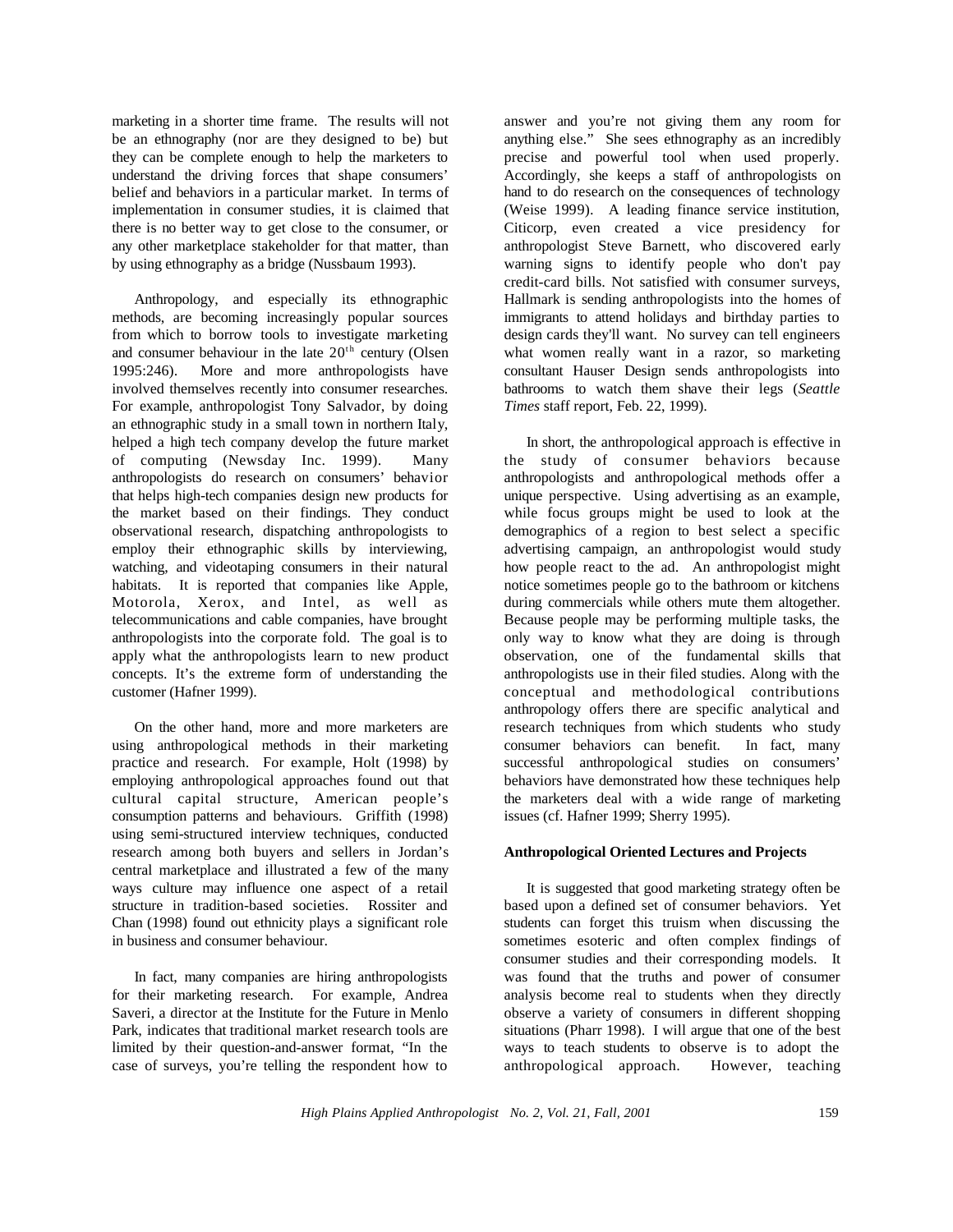consumer behavior through an anthropological approach is by no means a simple marriage between anthropology principles and marketing education; it needs to be highly integrated by both marketing and anthropological theories and methodologies.

In an effort to gain the integration of marketing and anthropological concepts and skills, I designed several lectures focusing on the relations between cultures and consumer behaviors by integrating anthropological principles into the classes. These lectures were designed to lead the students to understand some fundamental concepts and methods in anthropology, and their implications in studying consumer behaviors. To help the students become interested in the anthropological approach to the study of consumer behaviors, I used my own work (Tian 1999, 1998) to illustrate what anthropologists can do and how to use anthropological skills in marketing practice.

I also assigned some extra readings that dealt with anthropological theories and methods and their implementations in marketing practice for the students to read after class. These reading materials were deliberately selected from various leading academic journals and magazines for the purpose of fostering students' interest in and understanding of anthropology and marketing (such as Brunso and Grunet 1998; Goldman 1992; Hafner 1999). The materials selected also include the book *Why We Buy: The Science of Shopping* written by the cultural anthropologist Paco Underhill. The students were required to discuss the reading materials ingroups and were encouraged to present to the class their findings from the reading assignments. Moreover, the students were required to write an article review based on the reading assignments. They were encouraged to make comments on how the authors used anthropological approaches in the study of consumer behaviors and if they will use the same approach in their studies.

To help the students understand the principles of consumer behavior through an anthropological approach and gain some hands-on experiences, I deliberately designed several assignments that strengthen the linkages between anthropology and marketing. The series of assignments that I used in consumer behavior classes have a strong emphasis on observations. Students were required to take an active role in learning how to utilize the study of consumer behavior by observations and to make sound decisions. To enhance the students' understanding on anthropological approaches, I designed three projects: one is a mini-report, one is a comprehensive research

project, and another one is a term paper project.

For the mini-report assignment, the students were required to write up a mini-report analysis of consumer behaviors based on their own observations/experiences. They were encouraged to use one or two concepts and methods that they learned from the course to record and analyze the consumers' behaviors in real business situations. They were also required to discuss with me individually at least one time during the period when they conducted the research about their progress and any problems pertaining to the fieldwork and observations. By doing so they would have the opportunity to let me input some comments and suggestions on their fieldwork and observations. The mini report was due after the mid-term exam so that I would have enough time to analyze and summarize how well the students were at observation and analysis.

I read and graded the students' report on a one by one basis with the individual students present; i.e., after my first run reading of their works I called students individually to come to my office and went over the assignments with them. I assured and appraised what the individual students did correctly and made comments on what they did not do properly. Then I let the individual students tell me how they could improve the work if they were asked to re-do the assignments. Through the mini-report practice and my critical reviews on their mini-reports, the students learned more about how to observe and how to record the data. Moreover, the students were trained how to analyze the real data and how to write the research report based on their own collected primary data. The mini-report training had built a solid foundation for them to conduct their final comprehensive research project.

For the comprehensive research project, the students were directed to study the consumers at a local Chinese restaurant by participant observation and other methods, such as interviews. I made a deal with the restaurant owner to give my students a 15 percent discount for the food while doing their participant observations. This deal helped the students to have more opportunities to observe, as the cost of food would not be higher than what they would pay at the college's cafeteria. The students were allowed to observe the customers while they had their lunch or dinner in the restaurant at any time during its daily service for a whole month. The students were requested to properly record and keep their original fieldwork notes, which would be graded together with their final reports.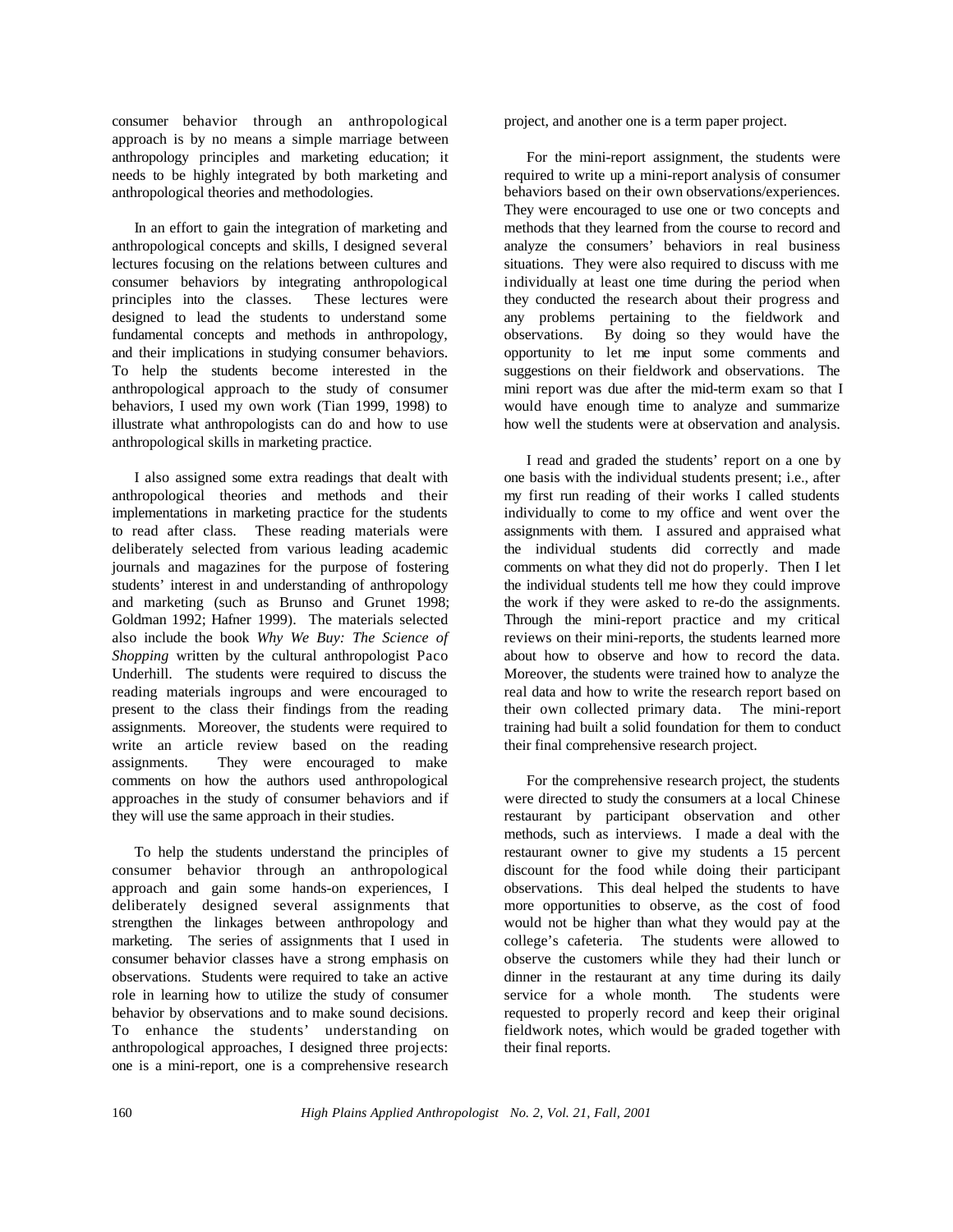By the time the comprehensive research project started the great majority of the students had already mastered the basic skills of doing fieldwork, conducting observations, and taking notes, which they had learned and practiced from their previous mini-report projects. However, to ensure the students start their projects in the right track at the very beginning I selected a few students and trained them on the fieldwork site; these students in turn would train their peers to do the fieldwork and observations based on how I had trained them. To help the students and provide advice on site I also accompanied individual students to have lunches or dinners together in the restaurant from time to time during the period when they were doing the fieldwork. Students were encouraged to do some interviews while I was present; they could get my advice immediately if they needed. They were also encouraged to exchange information as much as they could but they must accredit each other if they did such kind of exchange in their final reports.

This project reserved a number of benefits for the students. For instance, it acquaints them with observational research techniques and the subjectivity inherent in pure observation. Moreover, it made them realize that trends or patterns are revealed by consumer analysis while reinforcing many of the age, gender, and ethnic based or other consumer findings presented in textbooks. Next, it was a true-to-life illustration of the differences between non-probability and probability sampling. Finally, it invariably causes the students to become more self aware – aware of their own consumer behavior and what it reveals of them. The results of their comprehensive projects turned out to be excellent and the quality of the research reports was much improved over their mini-reports. They handed in their reports with a more professional way in terms of cover page design, banding, and fieldwork notes, the initial analysis of the data, and the content. This time not only did I enjoy reading their works but the students themselves were more comfortable and confident about their works. All the students claimed that they learned more concrete skills and knowledge through their hands-on experiences than they did through the textbook and in-class lectures.

As to the term-paper project the students were directed to select one cultural or sub-cultural consumer market segment. They were required to thoroughly research all of the characteristics of these consumers. Questions they were required to answer in their papers included: what are their cultural norms; how do factors such as lifestyle, religious beliefs, politics, gender roles, family values, social class, etc. impact their lives; and

how would they influence their purchasing behavior? More specifically, they were asked to observe and answer the following questions in their papers: what types of products do they buy; why; where; how; when; what types of pricing do they look for; what types of stores do they shop in; and what types of advertising and promotion impact them the most? The students were directed to use everything they had learned in class as well as to research and report anything they believed to be relevant to the consumers' purchasing behavior of the particular culture or subcultures they were studying.

## **Effects and Results: An Analysis of the Student Works**

It is my best understanding that one of the most reliable and validated methods to examine teaching effectiveness is to look at the students work. There are various criteria in terms of evaluating students' works, such as whether their works are creative or not, whether they can effectively apply the theories and course concepts or not in doing their assignments, whether their works are presented in a professional way or not, and whether they can provide sound analysis on the issues they are discussing or not. Again, there are no black and white cutoffs as to which criterion is more effective or better than others in doing such kinds of evaluations; it is totally up to the individual instructors to make the decision according to their preferences. In my practice, although I weighted more on the degree whether they presented their works in a professional way or not, I tend to evaluate their works on a comprehensive basis.

The mini-report exercise was designed to bridge the topics of marketing research and buyer behavior; the students were free to select any retail place to observe the manner in which customers make their purchase decisions; and to watch how people approach, look at, compare, and make their decisions. In their mini-report all the students were able to describe the purchasing behavior of the consumer who spent the *longest time* in the purchasing process, what exactly did the consumer do, and where did the consumer locate. Some students were able to further describe the buyer's interaction with the product, the store environment, and other customers. Some students even could describe the purchasing behavior of the consumer who spent the *least amount of time* in the purchasing process and reported the purchasing behavior of what they believed was the "*typical purchaser*" they had observed.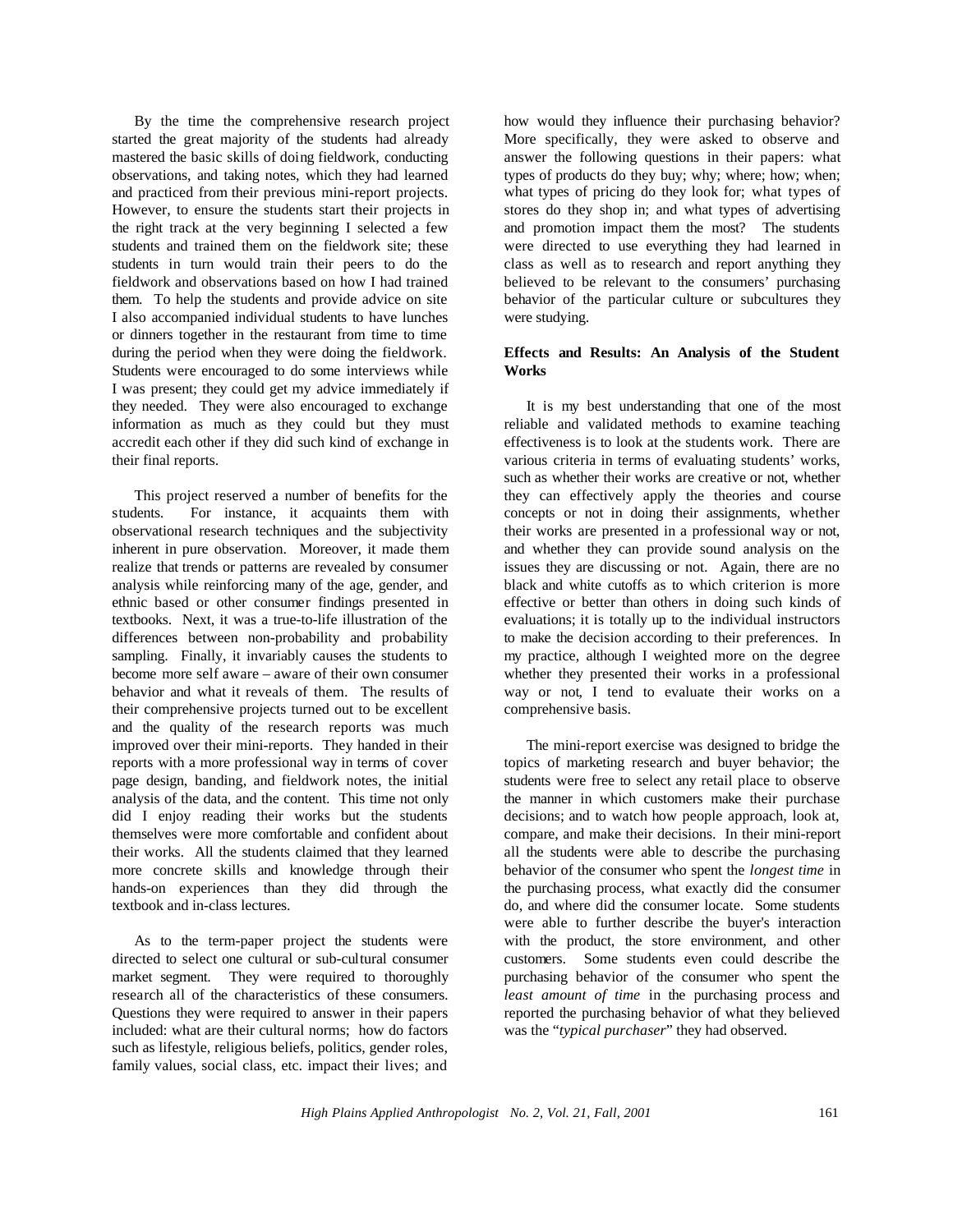For example, one student observed and reported the buying preference of the consumers at the local OfficeMax, a specialty retail store selling office supplies. He segmented the consumers into three categories, namely thrifty, willingness to buy, and luxurious shoppers. He defined thrifty consumers as those who do not want to spend a lot of money when they enter the store. He reported that the thrifty shoppers know exactly what they are looking for, often they only come in for the specials, which do not cost much money; they quickly hurry out when they have what they need and are not interested in products that are not on sale or cost over ten dollars. He observed that these shoppers normally come to the store with their family or friends who can give them the help and advice for the shopping. The student defined the willingness to buy shoppers as those who have a general idea of the products they need. He observed that these shoppers look for the products on sale and also search for other products that may be useful to them. They are in no hurry to leave the store and browse the store looking for odd items in their spare time. They may bring family to the store or come alone if they live nearby the store. The student defined the luxurious shoppers as those who do not care about the price of the products. He observed that when these consumers enter the store, they are in search of expensive products before they look at the specials and love to be shown what the store has to offer them. They come to the store with expensive dresses and business suits.

One type of consumer shopping behavior at the OfficeMax reported by this student is very interesting and demonstrates the usefulness of studying consumer behaviors in business management. The student observed that during the back-to-school season the store might deliberately reduce the cashiers to check people out. He reported that it was amazing to see how long consumers would wait to check out with the products they want to buy, and some consumers would go back to do more shopping while they had to wait in line. He assumed that this is a technique that the store used to make more money as the consumers love to shop during the specific time under the influences of many other consumers (Wideman 1999). This finding not only reflects the student's ability in observation but also indicates that the student was able to implement the theory into the business reality.

The comprehensive research project was designed to let all students observe and study the consumer behavior in a particular site, a Chinese restaurant. It was during this project that the students learned to take

fieldwork notes, make comparative studies about consumer behavior among different groups, between different times, and even the influences of weather on consumer behaviors. The students could compare the behaviors of men alone for foods with those of women eating alone; they could observe the different behaviors of young people and their friends for dinner with those of family members eating together. They compared the behaviors of senior citizen couples with those of young couples; observed the behaviors of African Americans and Hispanic Americans in the restaurant. Several students observed that the restaurant had a lack of Chinese culture affiliations and suggested that may need to be improved for the restaurant to lure more customers.

Students were able to use their own feelings and experiences compared to that of other customers and made good analyses. For example, in his final report one student wrote:

After dining here many times I got the feeling that this restaurant is not a real Chinese restaurant in culture although the food they provide is Chinese food. I think they can add some Chinese pictures, Chinese marble statues to the restaurant, and play Chinese music in stead of American music in their sound system. This will make the customers feel like they are eating in a real Chinese atmosphere. Many of the customers I interviewed share my feelings, they said this restaurant lacks cultural items that some other Chinese restaurants have, like the Buddha or the Chinese Lanterns.

This student further analyzed that the customers come to a Chinese restaurant are not only for the food but also because they want to enjoy and learn the Chinese cultures. He observed that when the restaurant sound system plays the Chinese music the frequency of customers fetching food tends to be slower. Based on that observation he suggested that the background music and the cultural atmosphere of a restaurant could effectively affect the consumer behavior in the restaurant (Ly 1999).

Some students even observed the interactions between the consumers and the restaurant's employees, such as the waitresses and the usher, and noticed how waitresses tried to please the customers for more tips. For example, one student observed that, "The waitresses and waiters were dressed very nice. They spoke little English but could say small phrases. Their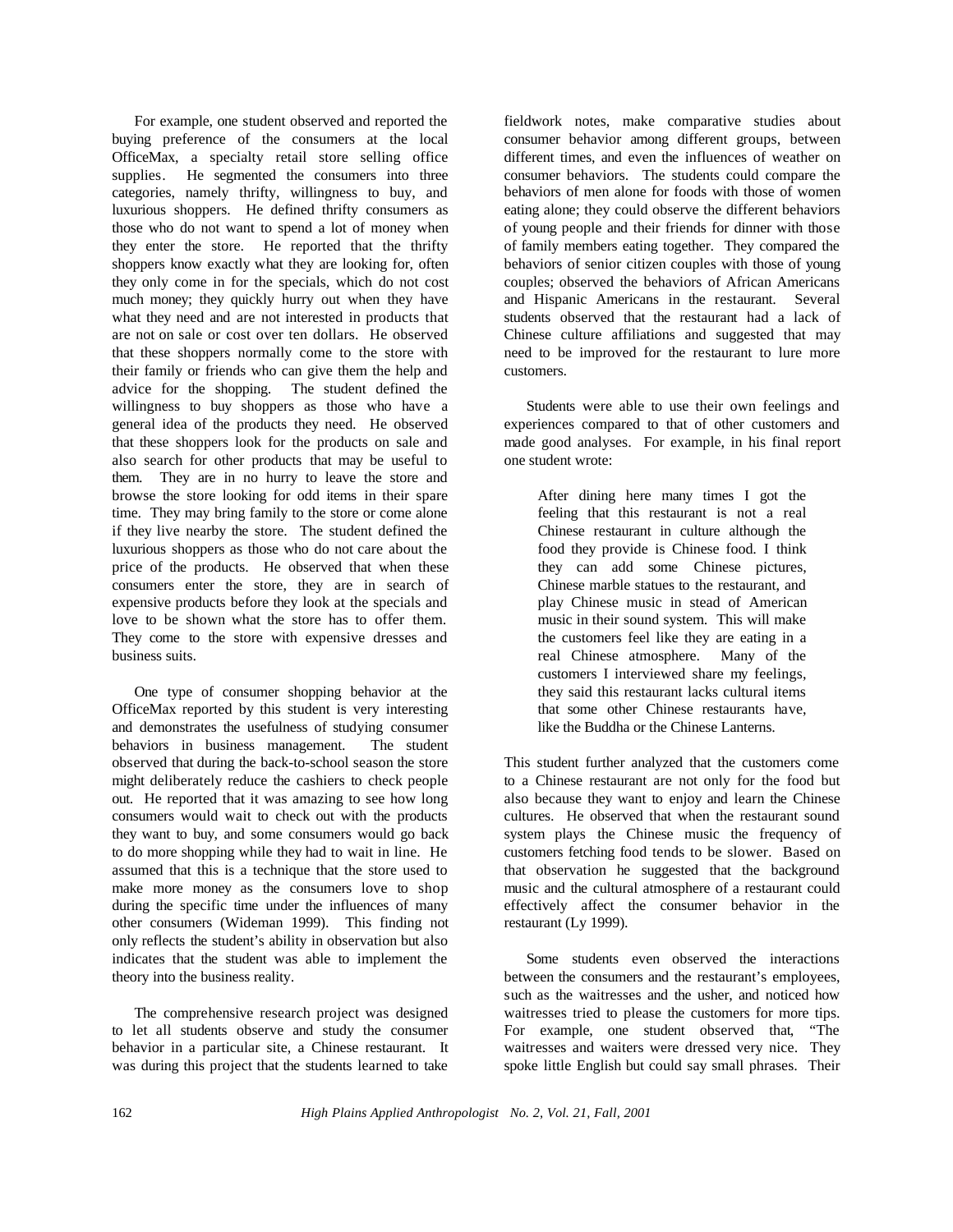body languages were meaningful and their smiling was impressive. They served the customers very professionally and friendly, they even could guess what the customers want by their observation." The student reported that due to the good service he received he had to leave more tips than he did in other restaurants. He analyzed that people come to a restaurant for dinner and the quality of food is important, but the quality of service is also very important; if the service quality is poor, even if the quality of food is superior, the consumers may not come back. He compared the waiters and waitresses of this restaurant with those of another Chinese restaurant that he had visited where they hired some American waitresses. He said when consumers come to a Chinese restaurant they may not expect American waitresses whose interactions with the customers may generate some negative affects on consumer behaviors and may make customers feel uncomfortable; at least he had such experience. He suggested that if the waiters and waitresses wear their Chinese ethnic clothes it might help the restaurant get more customers (McCall 1999).

For the term research paper, all the students were able to identify one cultural or sub-cultural consumer market segment in which to conduct their researches. The consumer markets that students selected included: Hispanic Americans, African-Americans, Asian Americans, Caucasian-Americans, Teenagers, College Students, Home Makers, Christians, Elderly, Babyboomers, the Wealthy, and so on. For instance, one student defined home-schooling families as a subcultural consumer market. Based on over three months' observation and research he found that in the state of South Carolina, due to the limitation of the public education resources and the expensiveness of the private education system, many families choose to educate their children at home. He found out homeschoolers share some common values such as care about their children's education, care about Christian spirits and family traditions. As a market segment, home-schooling families often take field trips to the stores; they are typically more conservative in all their purchases. For example, they avoid purchasing violent videos or games, most have a rating of only G or PG movies; they tend to be more frugal in their shopping and typically conduct an excessive amount of research before making a purchasing decision. He observed that for this market segment, the family plays a very vital part in the buying process. Even the minor purchases are discussed among the family members; the children are encouraged to voice an opinion. The parents must be able to answer the questions and give sound reasons for a particular buying decision. He analyzed the

relations between the consumer behavior, particularly buying behavior, and the cultural values, which indicated that the special shopping patterns of this group not only reflect their cultural values but also enhance their cultural values. He assumed that homeschooling families as a sub-cultural group would enjoy a great growth in the future, and thus become an important market segment that need to be cared about (McClendon 1999). The other students also did an excellent job in their term research papers; it is impossible to analyze them all in such a short article, nor is it necessary for the purpose of this article.

## **Lessons and Problems: Suggestions for Future Improvement**

The anthropological approach I adopted in my consumer behavior course in the fall of 1999 was basically successful based on my subjective evaluation. The students were happy and enjoyed the learning process; they commented that by this approach they had learned knowledge in both fields of anthropology and consumer behavior. The students particularly enjoyed the hands-on projects and the fieldwork; they believed that the training they got through this course fostered and developed their abilities in implementing theories in the real business world. One student wrote:

I learned that in order to be a successful observer you must do just that. If you want to see what consumers are doing and saying then you must sit back and observe. As an observer you need to look at body language of customer, facial expressions, and listen to what they are saying. This is a good process that takes a while to get used to, but after you get the hang of it you pick up on many things that you normally would miss. Your eyes and ears are the best tools that I used when conducting this research. I enjoyed this assignment, here at the college we are often swamped by definitions and lectures, we rarely get to apply what we have learned to a real situation. I feel that this exercise enabled me to take the tools that I have gotten from the classroom and apply to them in the real world (Pinkston 1999).

My supervisor at the college examined my syllabus, teaching notes, assignment designs, and the students' works, visited my class and then made a very positive comment on my course. She indicated that the approach I adopted is a constructive improvement in teaching consumer behavior at the college and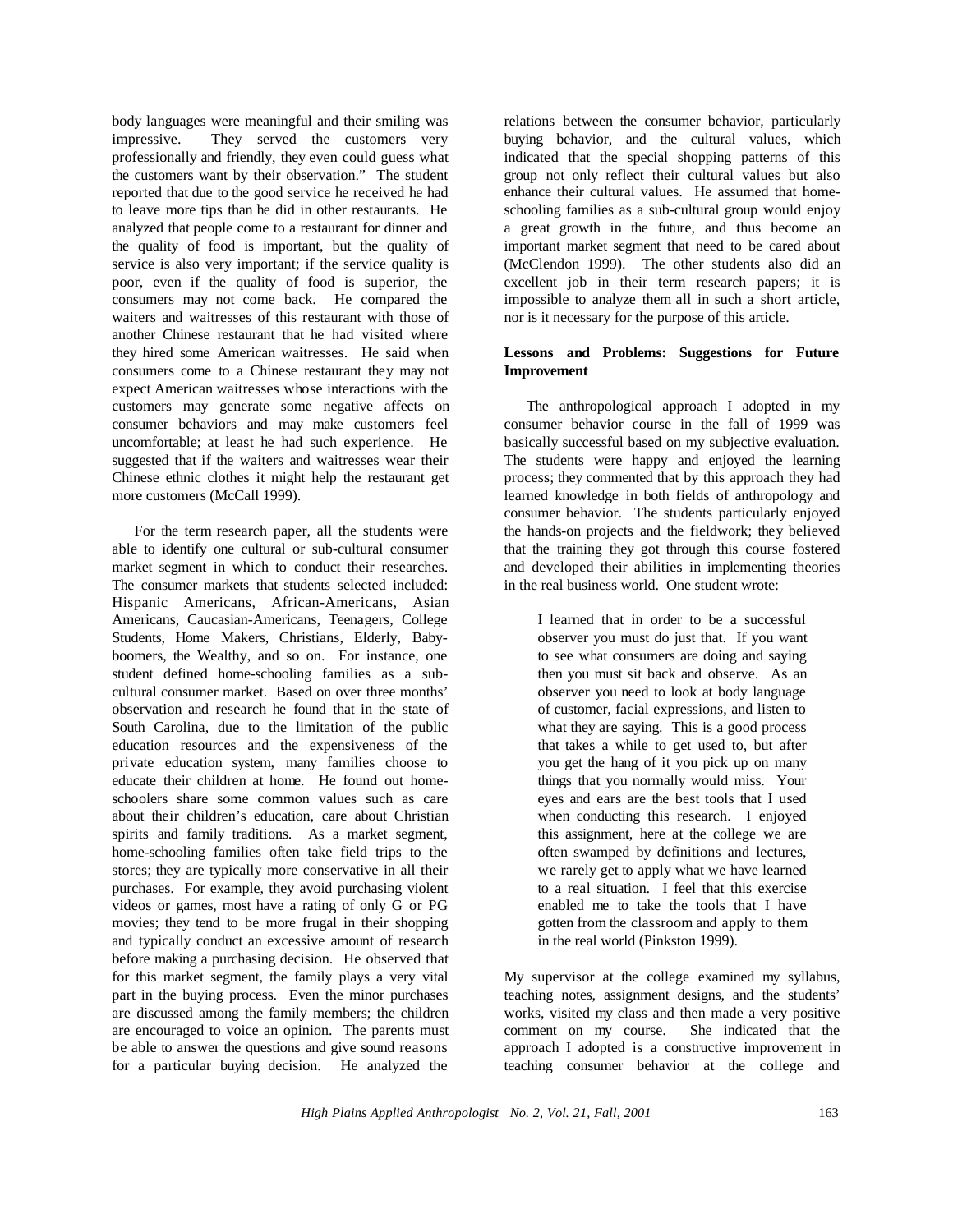encouraged me to continue the approach.

However, like any other approaches, the anthropological approach to the consumer behavior studies is not without shortcomings. As suggested earlier traditional consumer behavior studies mainly use psychological approaches; anthropological approaches are relatively in the field, and thus make it difficult to draw upon the efficient resources. It is necessary for the instructors who want to adopt this approach to search and prepare related academic and practical resources beforehand. Also, because the students who take consumer behavior courses may not necessarily have taken anthropology courses, it is necessary for the instructors to systematically address some of the basic principles of anthropology in the class and then connect them with the consumer behavior studies. Considering more time needed for integrating anthropological theories and methods, it is necessary to make this course a four-credit-hour course rather than a threecredit-hour course. This will help the instructor to have enough class hours to lecture and also will help to allow the student to digest the lecture.

One big problem I identified is that the students tended to do more on descriptions of what they observed, as they believed they had plentiful material to present from their observations. As the result, although they were able to conduct some analyses, the analyses tended to be superficial and lacked connections with the consumer behavior theories and concepts. Therefore it is necessary to design the assignment within the frameworks of consumer behavior theories and demand the students apply the course concepts as much as possible in their research reports. It is important to let the students know that their grades will be negatively affected if they neglect to use the course concepts and consumer behavior theories in their reports.

Another issue is the arrangement of the course project. Based on my observation and analysis, it is better to first have all the students do their mini-report collectively on the same market or the same marketplace so that the instructor can give them the demonstration and the help on site. After the critical analysis of the their mini-reports, then the students can be directed to conduct their comprehensive research project by freely selecting retail stores to observe and study the consumer behaviors. It is even better to combine the term research paper with the comprehensive research project so that students can focus on a particular market segment based on their interest.

In short, to teach consumer behavior through an anthropological approach is relatively new in marketing education. Although I personally found this approach, if used in a proper way, very effective to help the students to understand the principles of consumer behavior, it does not mean that other instructors will also think so. As a professional instructor in the field of marketing education, we need to consistently improve our teaching methods and practices. I hope my colleagues in the marketing education field can critically review my experience and practice, and provide suggestions and comments to me so that I can further improve my teaching practice in the future.

## **References**

- Brunso, K., and K. Grunet
	- 1998 Cross-cultural Similarities and Differences in Shopping for food, *Journal of Business Research* 42, 145-150.

## Finch, James E.

1997 Integrating Market Research Applications with the Study of Consumer Behavior. In *Great Ideas for Teaching Marketing*, South-Western College Publishing, http://www.swcollege.com/marketing/gitm/g itm.html.

Gannon, M. J., and Associates

1993 *Understanding GlobalCultures: Metaphorical Journeys through 17 Countries*, Thousand Oaks, CA: Sage.

#### Goldman, A.

1992 Adoption of Supermarket in a Developing Country: The Selective Adoption Phenomenon, *European Journal of Marketing*, 16 (1), 17-26.

#### Griffith, D.

1998 Cultural Meaning of Retail Institutions: A Tradition-Based Culture Examination, *Journal of Global Marketing*, Vol. 12(1), 47-59).

#### Hafner, K.

- 1999 Coming of Age in Palo Alto: Anthropologists Find a Niche Studying Consumers for Companies in Silicon Valley, *New York Times*, June 10, 1999.
- Harris, P. R., and R.T. Morgan
	- 1987 *Managing Cultural Differences*. 2 nd ed. Houston: Gulf.